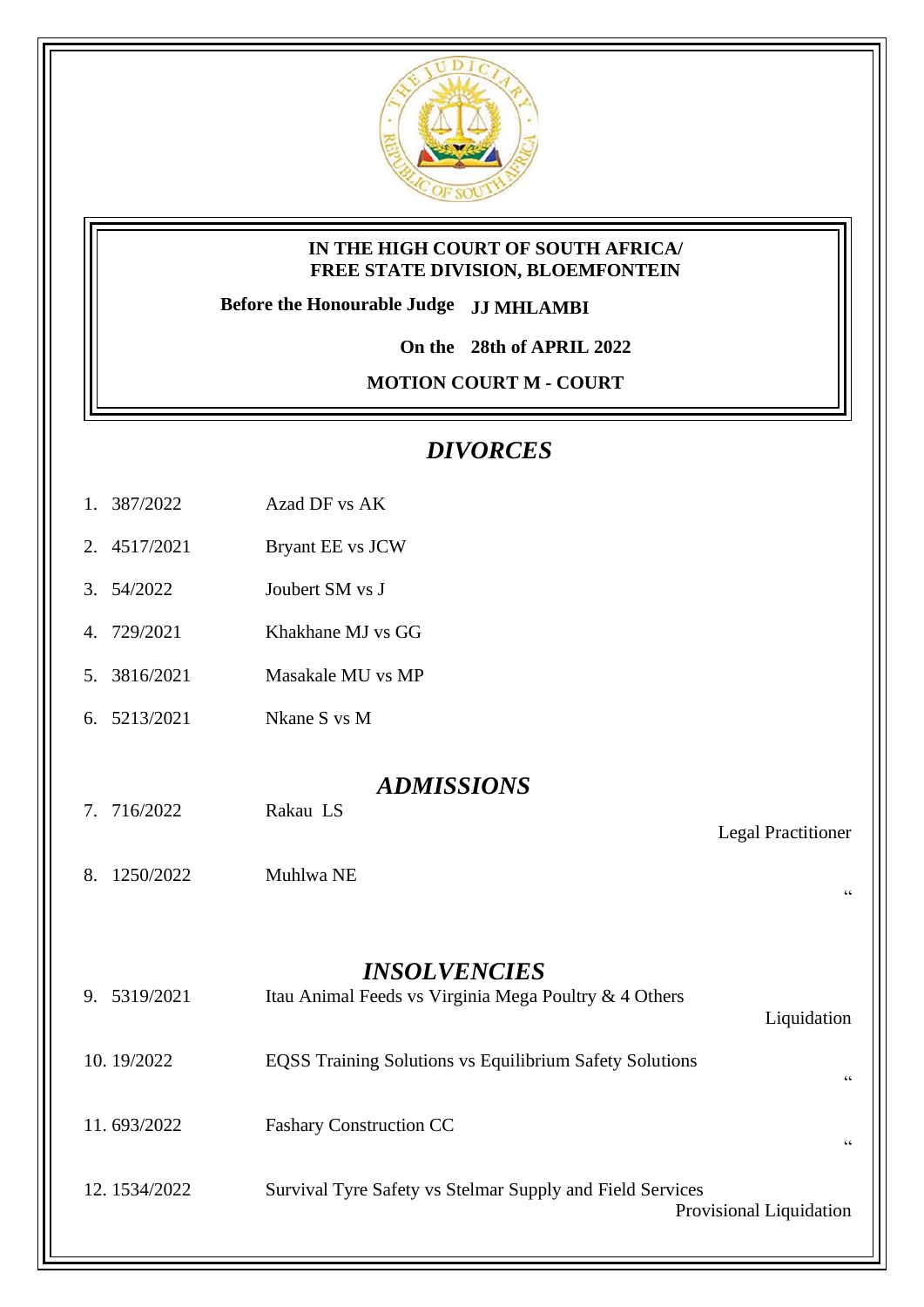# *UNOPPOSED*

| 14. 137/2019  | Oppenheimer Park Golf Club vs Matjhabeng Local Municipality & 1 Other<br>Interdict                          |
|---------------|-------------------------------------------------------------------------------------------------------------|
| 15.4685/2020  | Bidfood vs Basfour 3218 Black Mountain Hotel<br>To Compel                                                   |
| 16.3029/2021  | Iprop Trading CC vs JJA Logistics<br>$\zeta$ $\zeta$                                                        |
| 17.3421/2021  | Carospan t/a Nashua Bloemfontein vs Manyatseng Taxi Association & 11<br>Others<br>66                        |
| 18.3955/2021  | Visagie JN obo Kgaugelo Olebogeng vs MEC for Health, Free State Provincial<br>Government<br>$\zeta$ $\zeta$ |
| 19.5520/2021  | Brandfort Forum & 3 Others vs Masilonyana Local Municipality & 2 Others<br>66                               |
| 20. 1325/2022 | Rancho KF vs Mangaung Metropolitan Municipality & 3 Others<br>66                                            |
| 21.1541/2022  | Khoele TJ vs The Medical Manager of Pelonomi Hospital & 1 Other<br>$\zeta \zeta$                            |
| 22.5540/2019  | Aqua Transport & Plant Hire vs Matjhabeng Local Municipality<br>Condonation                                 |
| 23.4328/2021  | The Minister of Police vs Hulana M<br>66                                                                    |
| 24.1263/2022  | Tshabalala NT & 6 Others vs Lepee NJ & 2 Others<br>Removal as Trustee                                       |
| 25.1002/2021  | <b>Nedbank Limited vs Grobler PR</b><br><b>Amendment of Reserve Price</b>                                   |
| 26.948/2022   | The Standard Bank of South Africa Ltd vs Muzi's Towing Services & 1 Other<br><b>Return of Goods</b>         |
| 27.1387/2022  | Van der Hoven M & 2 Others vs Grimbeek JPL<br>Payment To Be Made                                            |
| 28.3849/2021  | African Engineering and Construction Solutions vs Mangaung Metro<br>Municipality<br>Rule $45(12)$           |
| 29.942/2022   | SB Guarantee Company vs Kalema Holdings<br>Settlement Agreement                                             |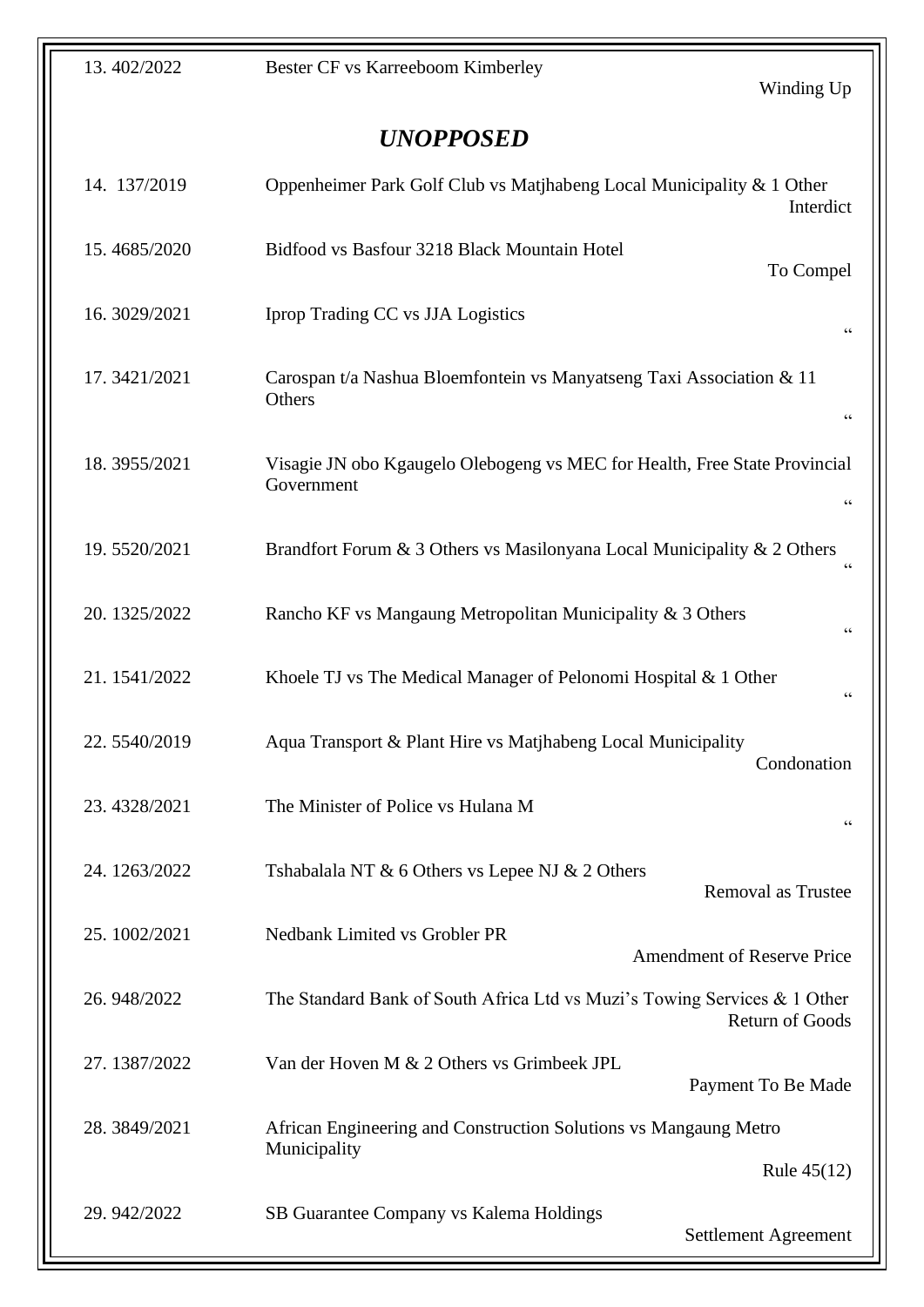| 30.1247/2022 | Tanyane MM vs Motswane DM & 1 Other                                                                                   |                             |
|--------------|-----------------------------------------------------------------------------------------------------------------------|-----------------------------|
|              |                                                                                                                       | <b>Transfer of Property</b> |
| 31.5226/2021 | Nexor 312 t/a VNA Consulting vs MEC of the Free State Department of Public<br><b>Works and Infrastructure</b>         |                             |
|              |                                                                                                                       | Money Owing                 |
| 32.842/2022  | Tau Pele Construction vs HOD: Department of Police, Roads and Transport<br>Free State Provincial Government & 1 Other | $\zeta \, \zeta$            |
| 33.1589/2022 | Molaba FE vs Mangaung Metropolitan Municipality & 1 Other                                                             | <b>Declaratory Order</b>    |
| 34.5723/2021 | Molaoa MJ vs Molaoa MV & 5 Others                                                                                     | 66                          |
| 35.1207/2022 | Khomo NP                                                                                                              | <b>CAL</b>                  |
| 36.4641/2014 | Khoboko TI vs Khoboko MA                                                                                              | Variation Order             |
| 37.5344/2021 | Roets A vs Roos Rd & 1 Other                                                                                          | <b>Eviction Order</b>       |
| 38.1849/2022 | April MC vs Pheleu P $& 2$ Others                                                                                     | 66                          |

## *DEFAULT JUDGMENTS*

|                        | <b>BOKWA ATTORNEYS</b><br>39.5431/2021 | SA Taxi Development Finance vs Ntsalla MN          |
|------------------------|----------------------------------------|----------------------------------------------------|
|                        |                                        |                                                    |
|                        | 40.5707/2021                           | SA Taxi Development Finance vs Taje IM             |
|                        | 41.5870/2021                           | SA Taxi Development Finance vs Tshabalala IL       |
|                        | 42.685/2022                            | SA Taxi Development Finance vs Motaung MT          |
|                        | 43.336/2022                            | SA Taxi Finance Development Solutions vs Ndubu NMS |
|                        | 44.335/2022                            | SA Taxi Development Finance vs Valashiya NJ        |
|                        | 45.337/2022                            | SA Taxi Development Finance vs Lukhele LE          |
| DU TOIT LAMBRECHTS INC |                                        |                                                    |
|                        | 46.396/2020                            | Fast Issuer SPV vs Hoffman CMS                     |
| DU TOIT LEGAL INC      |                                        |                                                    |
|                        | 47.584/2022                            | Muller JC vs Beukes G                              |
|                        |                                        |                                                    |
|                        |                                        |                                                    |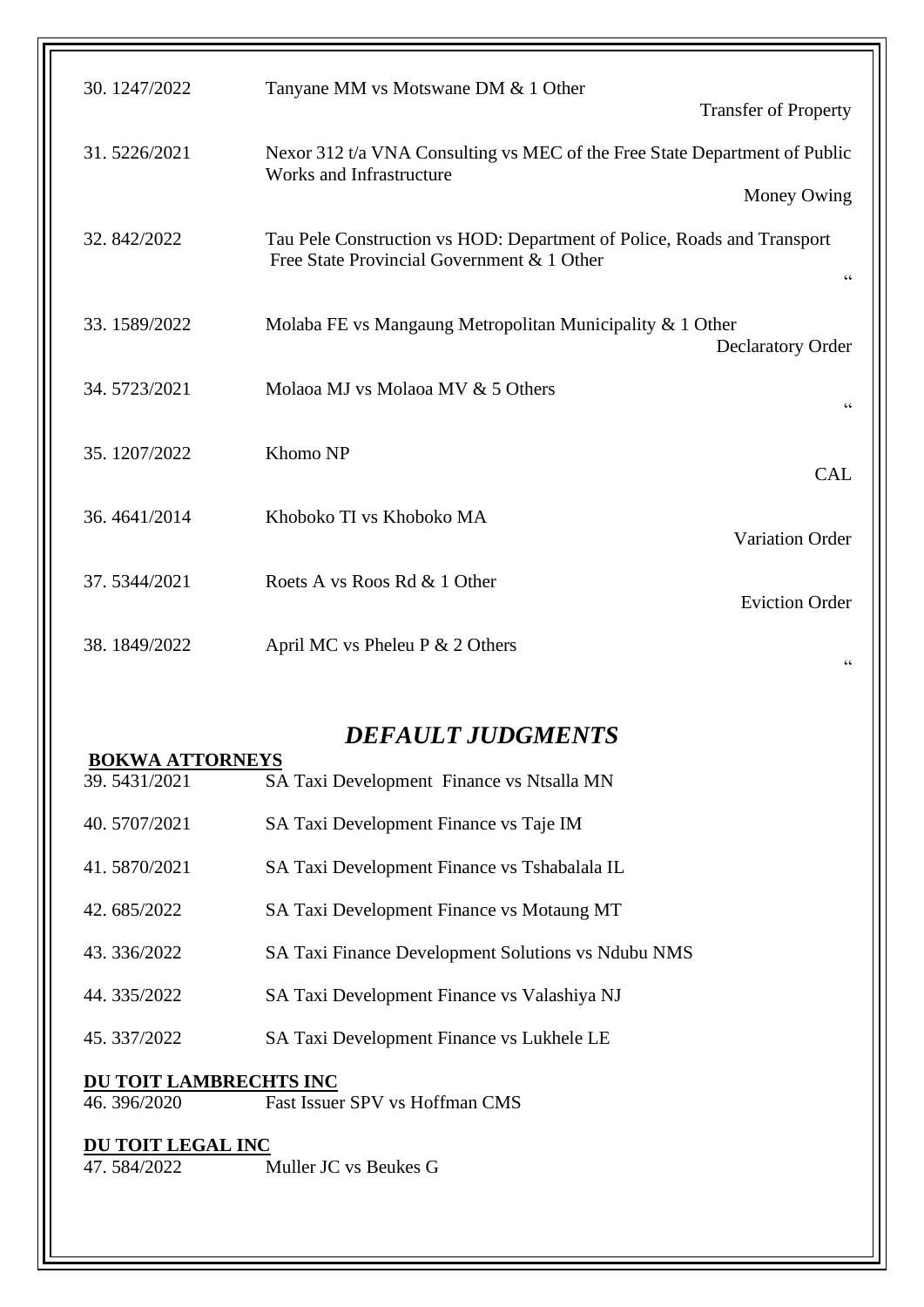| <b>HENDRE CONRADIE INC</b>      |                                                                  |  |
|---------------------------------|------------------------------------------------------------------|--|
| 48.4925/2021                    | Cohn AM vs Victor LC                                             |  |
| <b>HILL MCHARDY HERBST INC</b>  |                                                                  |  |
| 49.3183/2018                    | First National Bank vs Maboneng Lifestyle & 3 Others             |  |
| 50.4891/2019                    | First National Bank vs Peak Value Investments 503 CC & 1 Other   |  |
| <b>HONEY ATTORNEYS</b>          |                                                                  |  |
| 51.253/2021                     | SB Guarantee Company vs Eksteen AJ                               |  |
| 52.3498/2021                    | Firstrand Bank Limited vs Morake CA                              |  |
| <b>MARTIN &amp; DE BEER INC</b> |                                                                  |  |
| 53.4917/2019                    | <b>BMW Financial Services vs Diphoko TJ</b>                      |  |
| <b>MCINTYRE VAN DER POST</b>    |                                                                  |  |
| 54.882/2022                     | Nedbank Limited vs Shobane MJ                                    |  |
| 55.883/2022                     | Nedbank Limited vs Mofokeng NJ                                   |  |
| 56.884/2022                     | Nedbank Limited vs Tshantshana M                                 |  |
| 57.1156/2022                    | Nedbank Limited vs Matshabela MC                                 |  |
| 58.2724/2020                    | Standard Bank of South Africa vs Van Vuuren LL & 1 Other         |  |
| 59.3212/2021                    | Nedbank Limited vs Tsineng KA & 1 Other                          |  |
| 60.2663/2018                    | Nedbank Limited vs Matli TW                                      |  |
| PHATSHOANE HENNEY INC           |                                                                  |  |
| 61.5813/2021                    | Absa Bank Limited vs Visser GP & 6 Others                        |  |
| 62.156/2022                     | Liquid Telecommunication South Africa vs CM Value Added Services |  |
| 63.1131/2021                    | Nqaba Finance vs De Beer PW                                      |  |
| 64.1899/2021                    | Absa Bank Limited vs Mkhonza MP & 1 Other                        |  |
| 65.627/2022                     | Nqaba Guarantee SPV vs Matabane TM & 1 Other                     |  |
| <b>SYMINGTON &amp; DE KOK</b>   |                                                                  |  |
| 66.4288/2021                    | Firstrand Bank Limited vs Molefi MR                              |  |
| 67.5419/2021                    | Firstrand Bank Limited vs Mangoejane PK & 1 Other                |  |
| 68.5467/2021                    | Firstrand Bank Limited vs Geldenhuys GR                          |  |
| 69.5453/2021                    | Firstrand Bank t/a Wesbank vs Malakoane K                        |  |
| 70.5454/2021                    | Firstrand Bank t/a Wesbank vs Motsohi GI                         |  |
| 71.5455/2021                    | Firstrand Bank t/aWesbank vs Veurne Properties CC & 1 Other      |  |
|                                 |                                                                  |  |